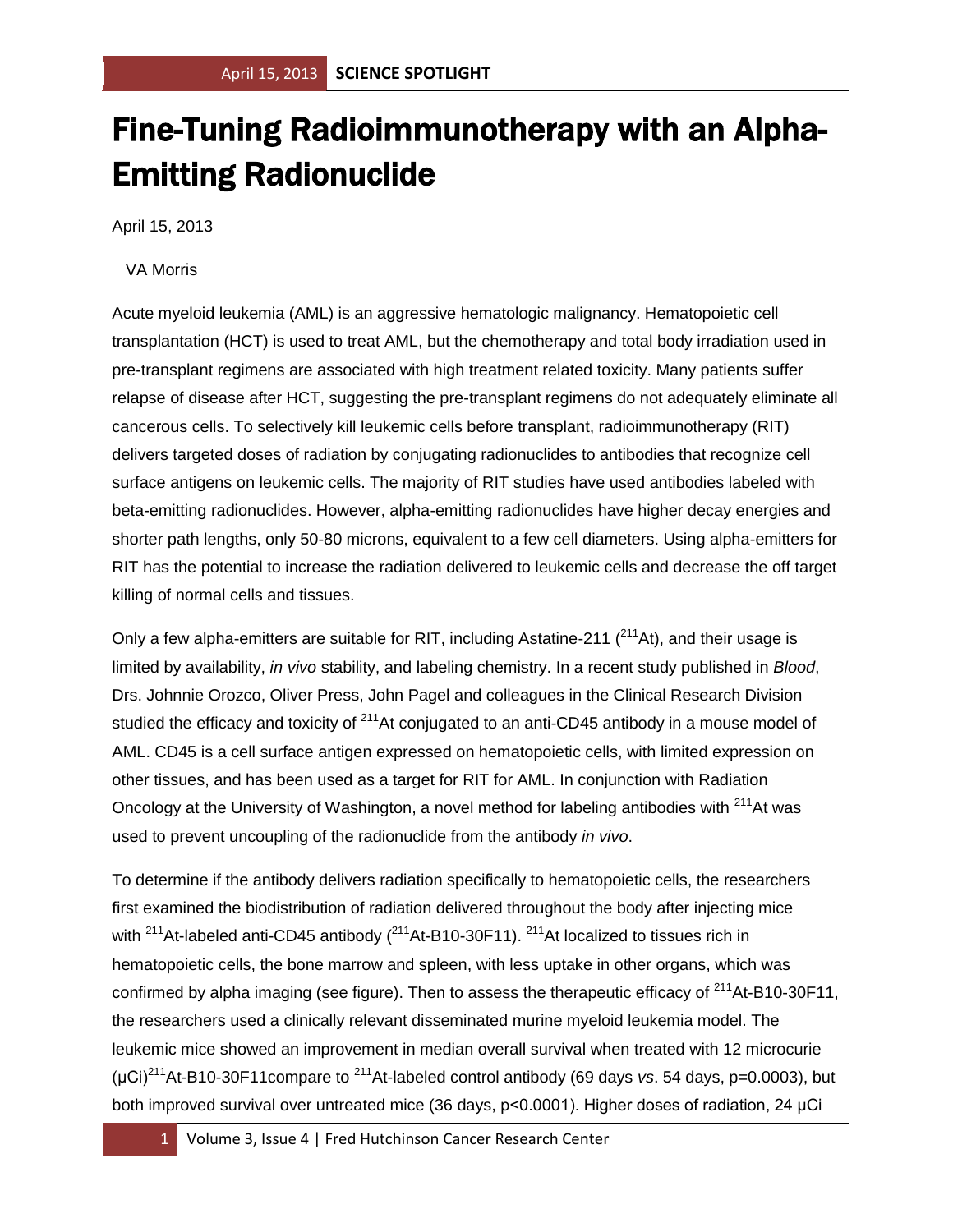211At-B10-30F11, resulted in non-leukemic death for 70% of mice due to killing of normal hematopoietic cells in the bone marrow and subsequent infection. The mice still had normal kidney and liver function.

The researchers then evaluated whether  $^{211}$ At-B10-30F11 treatment followed by bone marrow transplant would improve outcomes in the mouse model. A dose-dependent improvement in median overall survival was observed for mice treated with 12, 20, or 24 μCi<sup>211</sup>At-B10-30F11 (OS of 61, 101, and 123 days ( $p<0.001$ )) compared to untreated (37 days) or <sup>211</sup>At-labeled control antibody treated mice (46.5 days, p=0.0023) followed by bone marrow transplant. Importantly, bone marrow transplant reconstituted the immune systems of the mice improving survival over 24 μCi  $^{211}$ At-B10-30F11 treatment alone (see figure). Furthermore, toxicity studies only showed transient myelosuppression after treatment that fully recovered within four weeks, with no impact on kidney or liver function.

"Historically, increasing radiation or chemotherapy dose may decrease relapse rates, but the added toxicity negates any potential survival benefit," according to Dr. Orozco in regards to pre-transplant conditioning regimens for AML. "Our new studies show that with CD45 targeting, we can dramatically escalate radiation doses to CD45+ hematopoietic target tissues by virtue of the significantly higher decay energies of alpha-emitters over other radionuclides previously studied, largely beta- and gamma-emitters that have lower decay energies by one or two orders of magnitude." Future clinical trials are warranted to study if this RIT strategy can improve outcomes in human AML patients post transplant.

[Orozco JJ, Bäck T, Kenoyer A, Balkin ER, Hamlin DK, Wilbur DS, Fisher DR, Frayo SL, Hylarides](http://www.ncbi.nlm.nih.gov/pubmed/23471305?otool=fhcrclib)  [MD, Green DJ, Gopal AK, Press OW, Pagel JM.](http://www.ncbi.nlm.nih.gov/pubmed/23471305?otool=fhcrclib) 2013. Anti-CD45 radioimmunotherapy using <sup>211</sup>At with bone marrow transplantation prolongs survival in a disseminated murine leukemia model. *Blood* Epub ahead of print, doi: 10.1182/blood-2012-11-467035.